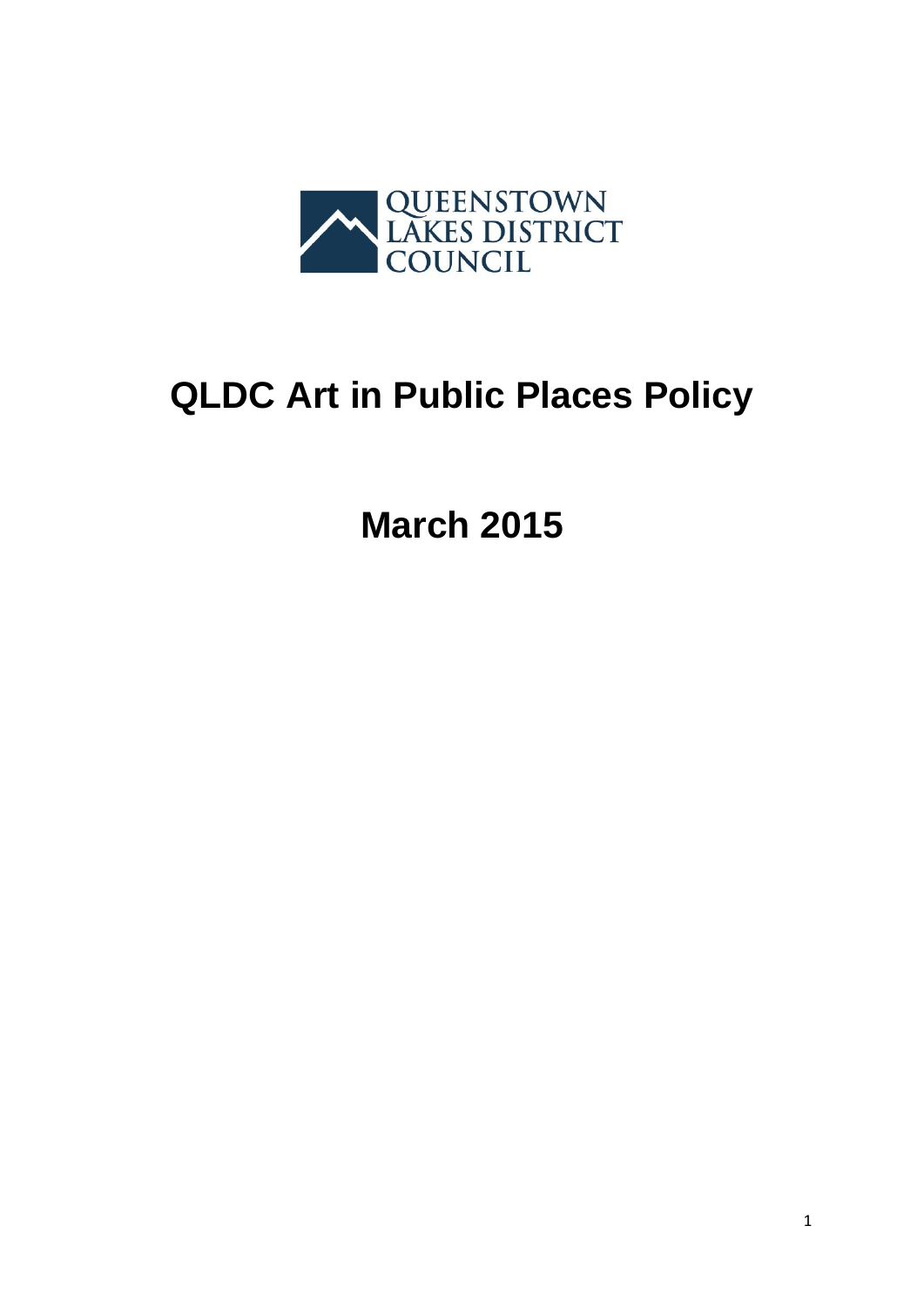# **QLDC Art in Public Places Policy**

*Public Art is defined as artistic works created for, or located in, part of a public space or facility and freely accessible to members of the public. Public art includes works of a permanent or temporary nature located in the public domain. A public space means all those places which the public has free access to or can view.* 

### **1. Why have an 'Art in Public Places' Policy?**

#### **The purpose is:**

- To demonstrate an open approach to the concept of public art.
- To provide a consistent approach to the process of installation, maintenance and placement of artworks in the District.
- To set clear Council expectations for any provider/proposer/funder of public art work in the consideration of potential future installations.

#### **2. What are the principles that QLDC will apply to Public Art?**

- Art will reflect a celebration of the uniqueness of the district's environment, history and cultural identity.
- Art will enhance the experience by our community and visitors of the built and natural environment.
- The Council's expectation will be that public art is not overtly offensive (eg culturally or racially).
- Council recognises that art can be contentious and that neither the Council nor the community are equipped to judge what form art should take. The Council will respect the recommendations of the Queenstown Lakes District Cultural Trust (see 5.)

## **3. What are the benefits of having Art in Public Places?**

#### Public art:

- Reflects our identify as a community
- Makes art accessible to all
- Promotes civic pride and a sense of "place" by supporting and showcasing creativity
- Challenges perceptions, community ideas and feelings
- Enriches the cultural life of our District
- Enhances public spaces
- Celebrates and promotes an understanding of our cultural diversity and identity

#### **4. Policy Objectives**

- Art in public places will promote Queenstown Lakes District's sense of community, civic pride and distinctive identity.
- Where feasible, public art will be integrated into the design and landscape of selected open spaces.
- Public art will be installed where it will enhance the public's enjoyment of public spaces.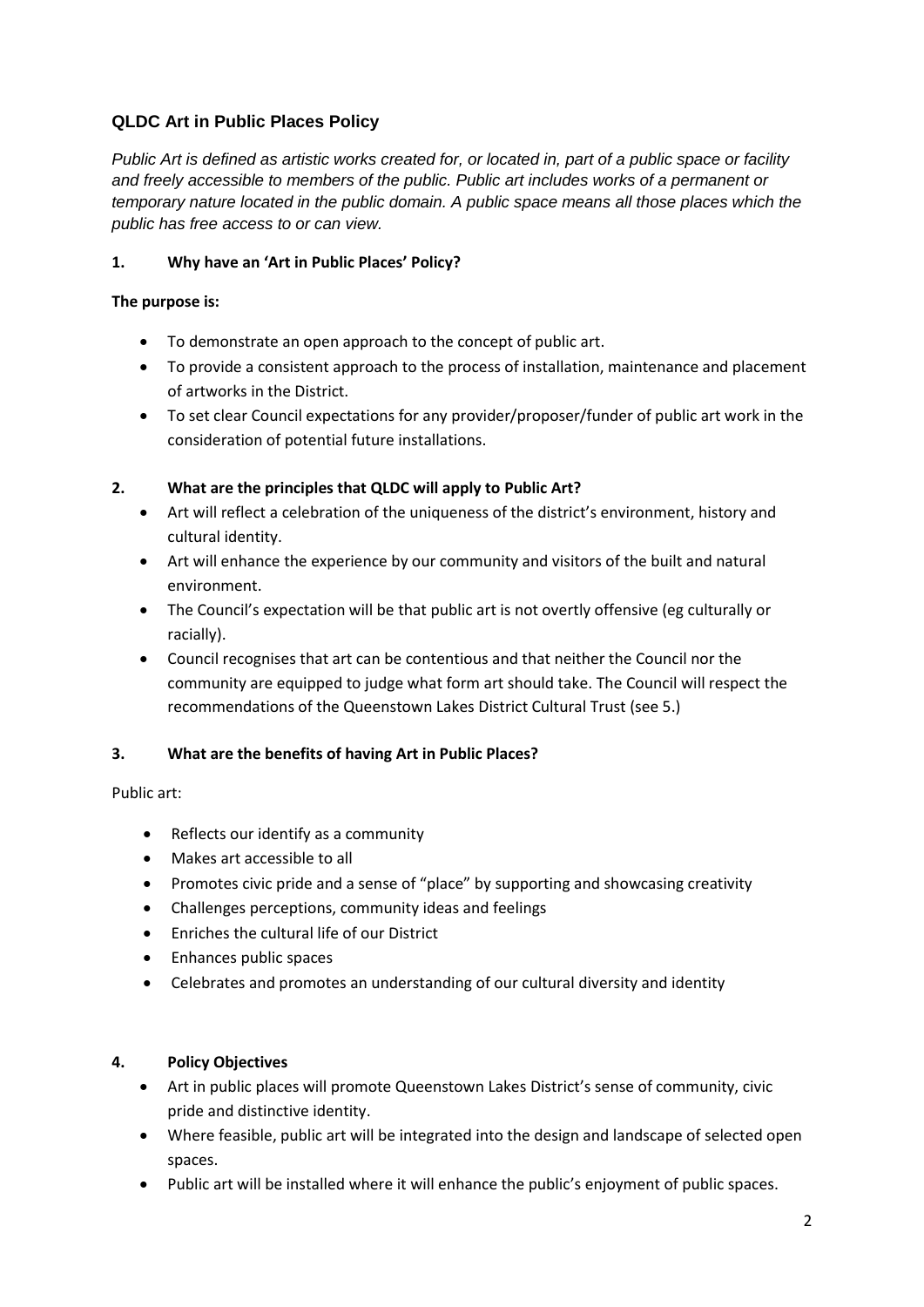- Installations will increase understanding and enjoyment of public art.
- Public art will contribute to the development of cultural tourism in the district.
- To support the Queenstown Lakes District Cultural Trust.

#### **5. Public Art Process**

The Queenstown Lakes District Cultural Trust (QLDCT) - previously known as the Aspiring Arts Trust was set up by the Council in 2000 with a mandate to foster a wide range of art and specifically to fund or partially support at least one public art work or cultural activity each year.

The charitable trust also facilitates funding applications and can commission art work. The Trust has the ability to apply for independent funding to secure art works and has previously commissioned art works for specific sites. The Trust seeks to minimise cost to ratepayers by seeking independent funding, via donations and applications to funding agencies.

The QLDCT evaluates and commissions potential public art works (including gifts and bequests) according to the following considerations:

- Standards of excellence and innovation
- Durability of the artwork
- Ownership structure and conditions for movement or disposal of the artworks
- Potential of artwork to capture the public's imagination and to help create a sense of place and identity for the Queenstown Lake's District
- Fit with the topography and character, and use of the relevant public places
- Cost implications including on-going maintenance costs

The artwork is then vested in the Council. Insurance and ownership of the artwork are the responsibility of the Queenstown Lakes District Council.

#### **6. How does it work?**

The Trust comprising seven trustees includes representation of two Councillors from Wanaka and Queenstown respectively. The remainder of the Trust is made up of representatives from the arts community. The structure does not currently allow for rotation of trustees, other than Councillors. Council recommends the Trust gives some consideration to rotation. The Trustees (other than Councillors) are appointed by Council based on a call for Expressions of Interest.

All proposed installations will be consulted with Council (report to Property Sub-Committee and escalated to Full Council at the discretion of the Chair) before any decisions are made to ensure no conflicts are likely to arise in terms of land use, to insure Council has no significant concerns and to check that Council does not foresee any risk, liability or unscheduled costs associated with any potential installation.

A schedule of potential future locations (artwork must be located on Council-owned land) has been developed and will be reviewed every two years in consultation with the Council (Property Sub-Committee) and the Wanaka Community Board.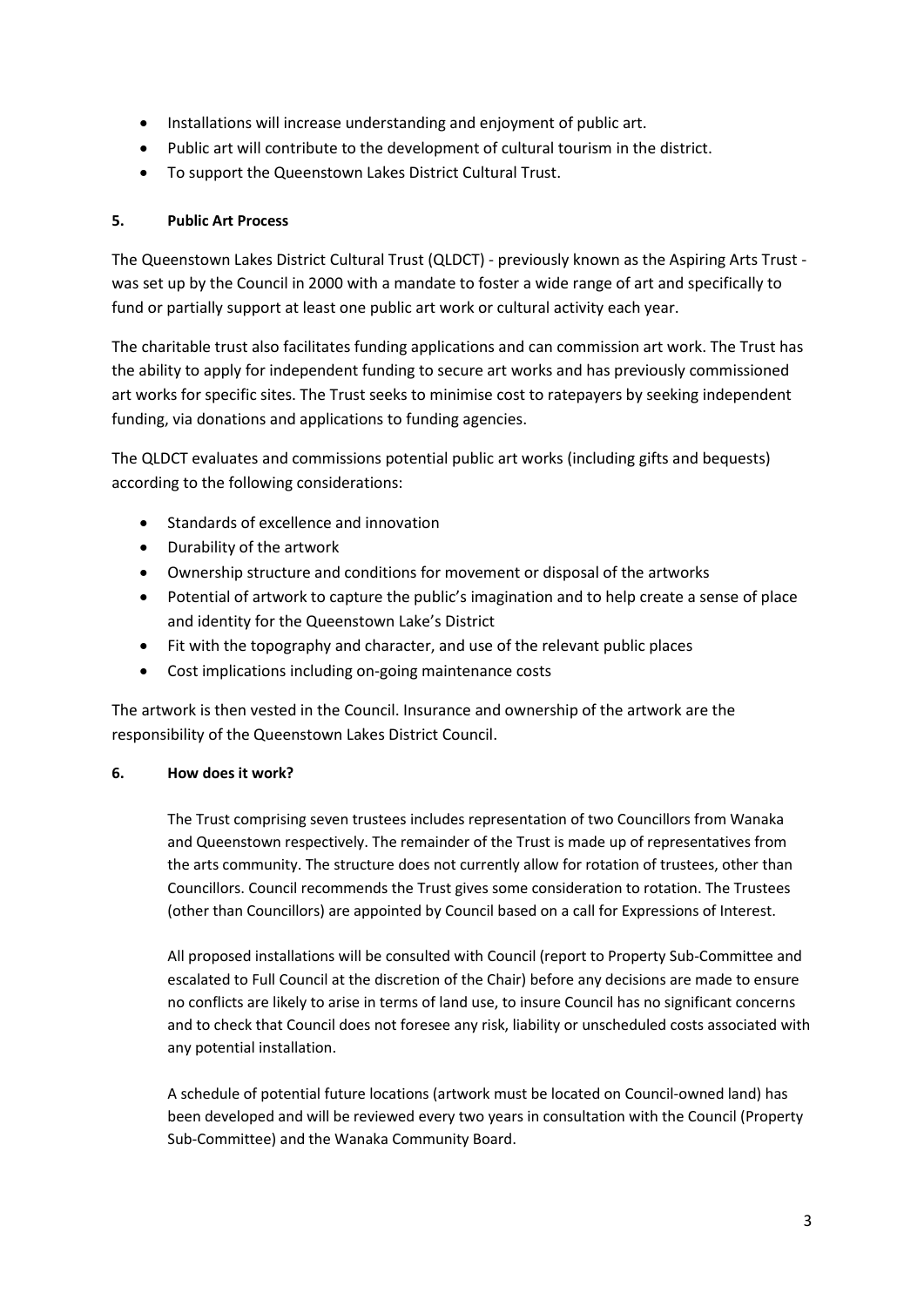All artwork is subject to the Resource Management Act (treated as a structure requiring resource consent).

# **7. Council Support**

- The Council initially supported the Trust by way of seed capital funding through the 10 Year Plan.
- Council (2014/15) currently grants \$50k per annum towards the purchase of art.
- The Council provides ongoing technical and administrative support through the Arts and Events Facilitator.

## **8. Maintenance and care of public artworks**

The Queenstown Lakes District Council has a public art collection of 20 art works (Appendix A). In conjunction with the QLDCT, the Council is committed to ensuring that all public art works are identified and labelled; and that each art work's status and condition is recorded and regularly reviewed.

Council through the QLDCT will ensure that the collection of public art is properly cared for and maintained; and that when needed, its public art works are repaired.

Any additional cost will need to be considered and approved through the Annual Plan round.

## **9. Re-siting and removal of public art works**

While the Council understands and values the need to retain the integrity of art works and their relationship to their sites, from time to time as the District changes and evolves, there may be reasons to review the location or retention of a public art work. The Council reserves the right to resite or remove of public art works.

Re-siting or removal of a public art work may be considered by the Council if one or more of the following criteria apply. Note that these criteria may prompt a review, but they are not the criteria upon which a final decision is made.

- the artwork requires temporary removal for treatment or safeguarding during redevelopment or works being carried out in its immediate vicinity
- **the art work is irreparably damaged or deteriorated.**
- the public art work endangers public health and safety and remedy is impractical, unfeasible or would undermine the integrity of the public art work
- Council is unable to reasonably guarantee the condition or security of the public art work in its present location
- **The public art work requires a high level of maintenance and/or conservation, rendering** unsustainable asset management expenses
- The public art work possesses serious or dangerous faults in design or workmanship and repair or remedy is impractical, not feasible or undermines the integrity of the art work